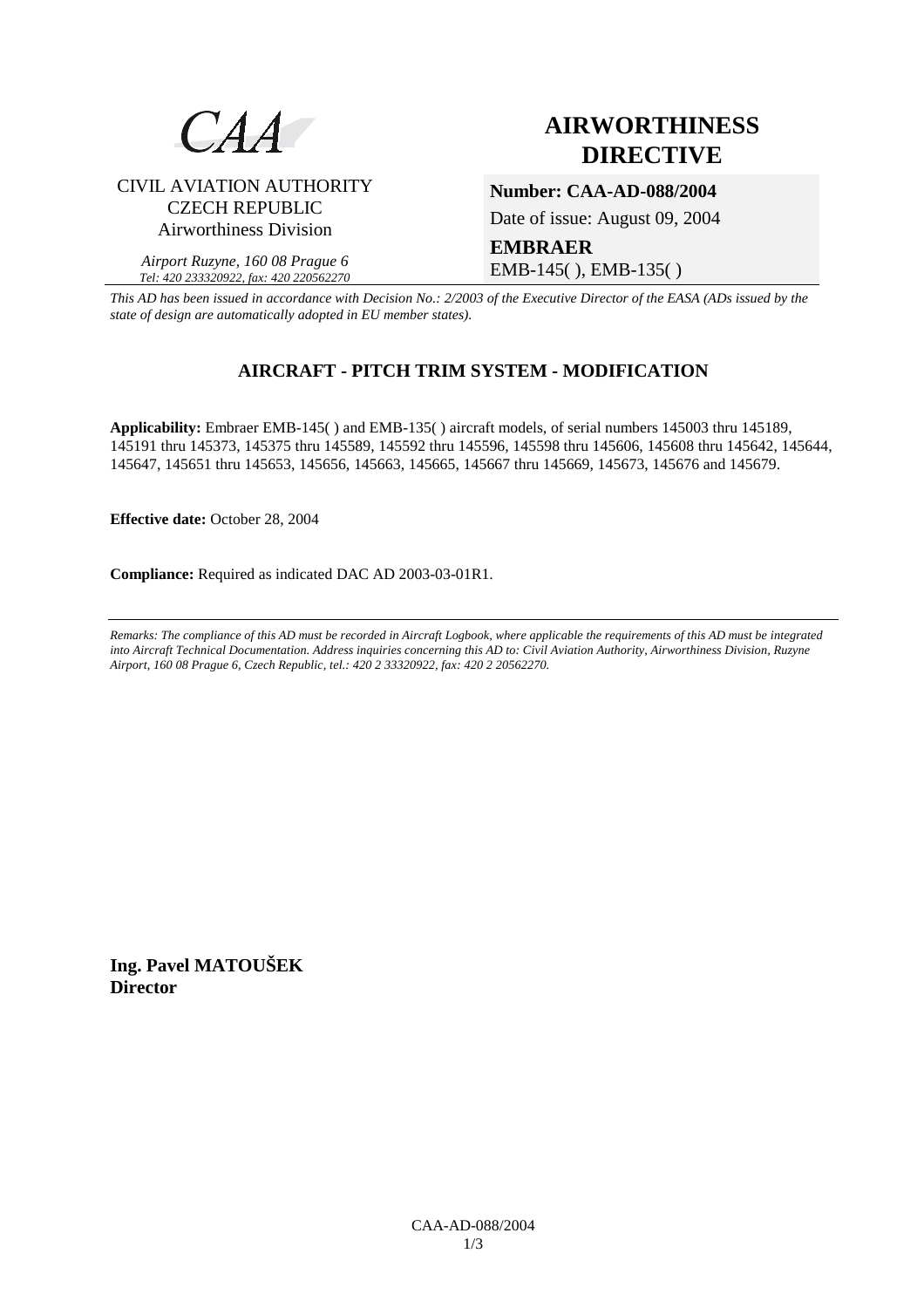### **BRAZILIAN AIRWORTHINESS DIRECTIVE AD No.: 2003-03-01R1**

#### **EFFECTIVE DATE: 14 Oct. 2004**

The following Airworthiness Directive (AD), issued by the Departamento de Aviação Civil (DAC) in accordance with provisions of Chapter IV, Title III of Código Brasileiro de Aeronáutica - Law No. 7,565 dated 19 December 1986 - and Regulamento Brasileiro de Homologação Aeronáutica (RBHA) 39, applies to all aircraft registered in the Registro Aeronáutico Brasileiro. No person may operate an aircraft to which this AD applies, unless it has previously complied with the requirements established herein.

#### **AD No. 2003-03-01R1 - EMBRAER - Amendment 39-1040.**

#### **APPLICABILITY:**

This Airworthiness Directive is applicable to Embraer EMB-145( ) and EMB-135( ) aircraft models, of serial numbers 145003 thru 145189, 145191 thru 145373, 145375 thru 145589, 145592 thru 145596, 145598 thru 145606, 145608 thru 145642, 145644, 145647, 145651 thru 145653, 145656, 145663, 145665, 145667 thru 145669, 145673, 145676 and 145679.

### **CANCELLATION / REVISION:**

This AD cancels and supersedes the AD No. 2003-03-01, original issue – Amdt 39-985, dated 03 Apr. 2003, and is being issued to include new P/N for the horizontal stabilizer control unit (HSCU).

#### **REASON:**

It has been found the occurrence of cases of temporary loss of the pitch trim command during the climb after takeoff.

Since this condition may occur in other airplanes of the same type and affects flight safety, a corrective action is required. Thus, sufficient reason exists to request compliance with this AD in the indicated time limit.

#### **REQUIRED ACTION:**

Modification of the pitch trim system.

#### **COMPLIANCE:**

Required as indicated below, unless already accomplished.

Within 18 calendar months or 5000 flight hours after 03 Apr. 2003, the effective date of the original issue of this AD, whichever occurs first, modify the pitch trim system as required below:

**(a)** Replace the horizontal stabilizer control unit (HSCU) P/N 362100-1007, 362100-1007 Mod. 0, 362100-1007 Mod. 1, 362100-1007 Mod. 2, 362100-1009 Mod. 0, 362100-1009 Mod. 1, 362100-5009 Mod. 0 or 362100-5009 Mod. 1 with a unit bearing P/N 362100-5009 Mod.2, 362100-1011, or 362100-1013, according to Embraer Service Bulletins Nos. 145-27-0084 Rev. 1, 145LEG-27-0002, original issue, 145-27-0106, original issue, or 145LEG-27- 0016, original issue, or further revisions approved by the CTA.

**(b)** Replace the horizontal stabilizer actuator (HSA) P/N 362200-1009, 362200-1011 or 362200-1013 with a unit bearing P/N 362200-1015, 362200-5015 or 362200-9015, according to Embraer Service Bulletin No. 145-27-0091, original issue, or further revisions approved by the CTA.

**(c)** Replace the aural warning unit (AWU) P/N 80-0694-2-2, 80-0694-2-3 or 80-0694-2-4 with a unit bearing P/N 80-0694-2-5, according to Embraer Service Bulletin No. 145-31-0028, original issue, or further revisions approved by the CTA.

**(d)** Modify the EICAS/EFIS system introducing the 18.5 software version, replacing units IC-600 bearing P/N 7107000-82407, 7107000-82407 MODS-B, 7107000-82427, 7107000-83407, 7107000-83407 MODS-B and 7107000-83427 with units bearing P/N 7017000-82428 or 7017000-83428, as applicable according to Embraer Service Bulletins Nos. 145-31-0033 Rev. 1 or 145LEG-31-0001, original issue, or further revisions approved by the CTA, or with units having further software versions, i.e., greater than 18.5, presented on Embraer Service Bulletins approved by the CTA.

**(e)** Replace the control yoke pitch trim switch P/N 145-30477-401 or 309-4343 with units bearing P/N 145-63000- 401, according to Embraer Service Bulletins Nos. 145-27-0096, original issue, or 145LEG-27-0004, original issue, or further revisions approved by the CTA.

**(f)** Replace the pitch trim back-up control switches P/N 993-9015 with units bearing P/N 993-9017, according to Embraer Service Bulletin No. 145-27-0073, original issue, or further revisions approved by the CTA.

**(g)** Perform the connections between the HSCU and the data acquisition unit (DAU) and replace the pitch trim system circuit breakers, according to Parts II, III, IV and V of Embraer Service Bulletin No. 145-27-0084 Rev. 1, or